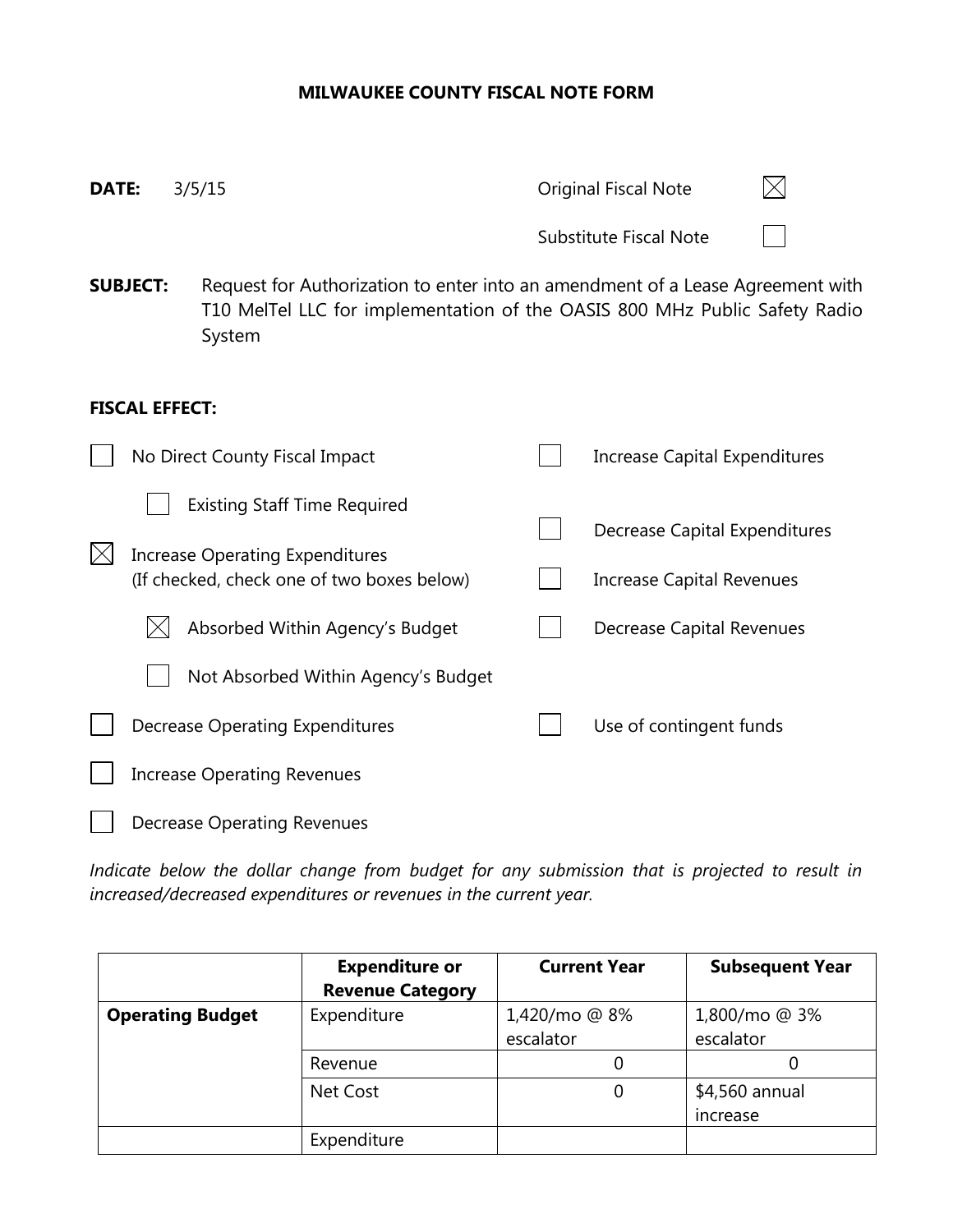| <b>Capital Improvement</b>   Revenue |          |  |
|--------------------------------------|----------|--|
| <b>Budget</b>                        | Net Cost |  |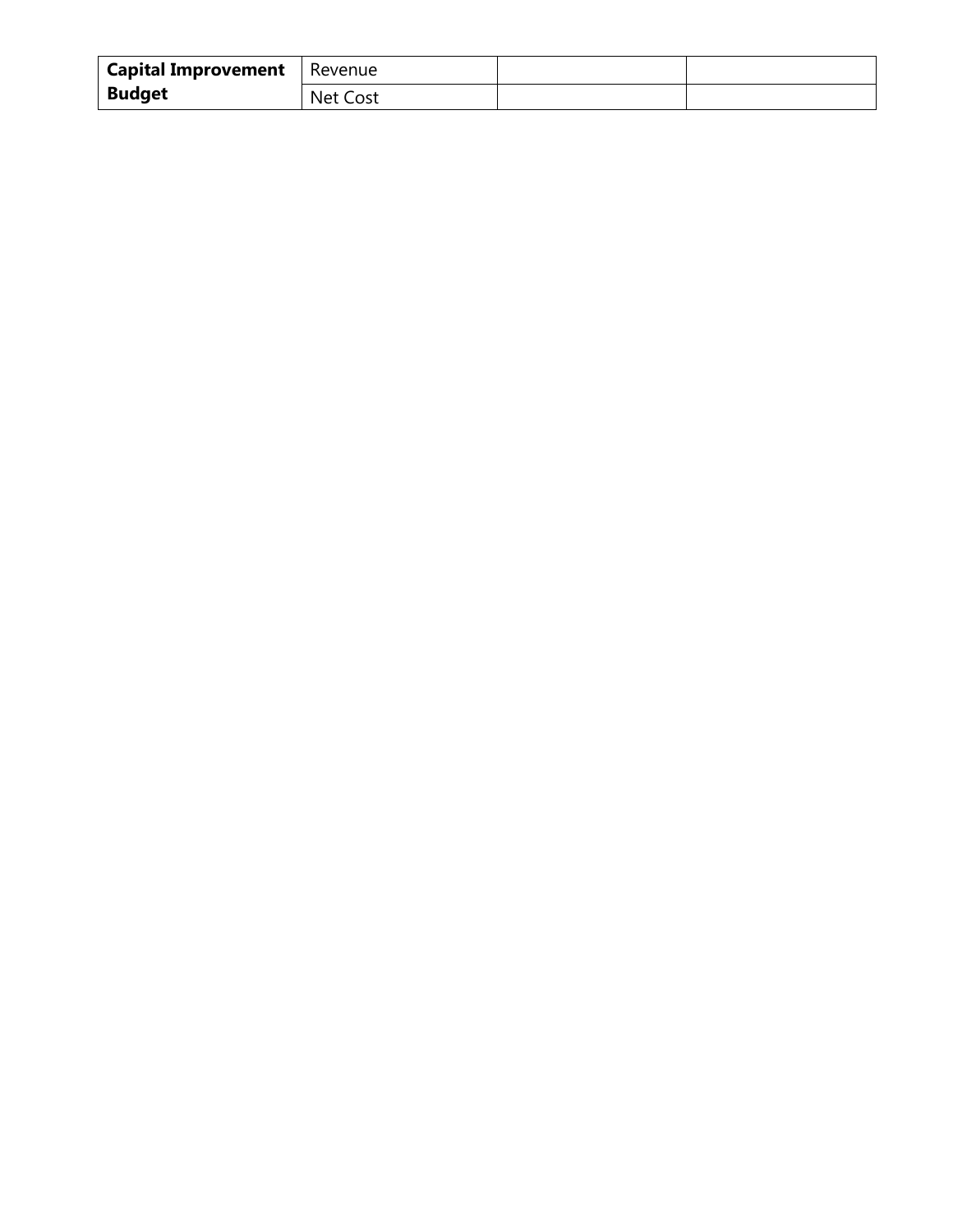## **DESCRIPTION OF FISCAL EFFECT**

 $\overline{a}$ 

## **In the space below, you must provide the following information. Attach additional pages if necessary.**

- A. Briefly describe the nature of the action that is being requested or proposed, and the new or changed conditions that would occur if the request or proposal were adopted.
- B. State the direct costs, savings or anticipated revenues associated with the requested or proposed action in the current budget year and how those were calculated.<sup>1</sup> If annualized or subsequent year fiscal impacts are substantially different from current year impacts, then those shall be stated as well. In addition, cite any one-time costs associated with the action, the source of any new or additional revenues (e.g. State, Federal, user fee or private donation), the use of contingent funds, and/or the use of budgeted appropriations due to surpluses or change in purpose required to fund the requested action.
- C. Discuss the budgetary impacts associated with the proposed action in the current year. A statement that sufficient funds are budgeted should be justified with information regarding the amount of budgeted appropriations in the relevant account and whether that amount is sufficient to offset the cost of the requested action.If relevant, discussion of budgetary impacts in subsequent years also shall be discussed. Subsequent year fiscal impacts shall be noted for the entire period in which the requested or proposed action would be implemented when it is reasonable to do so (i.e. a five-year lease agreement shall specify the costs/savings for each of the five years in question). Otherwise, impacts associated with the existing and subsequent budget years should be cited.
- D. Describe any assumptions or interpretations that were utilized to provide the information on this form.

<sup>&</sup>lt;sup>1</sup> If it is assumed that there is no fiscal impact associated with the requested action, then an explanatory statement that justifies that conclusion shall be provided.If precise impacts cannot be calculated, then an estimate or range should be provided.

<sup>&</sup>lt;sup>2</sup> Community Business Development Partners' review is required on all professional service and public work construction contracts.